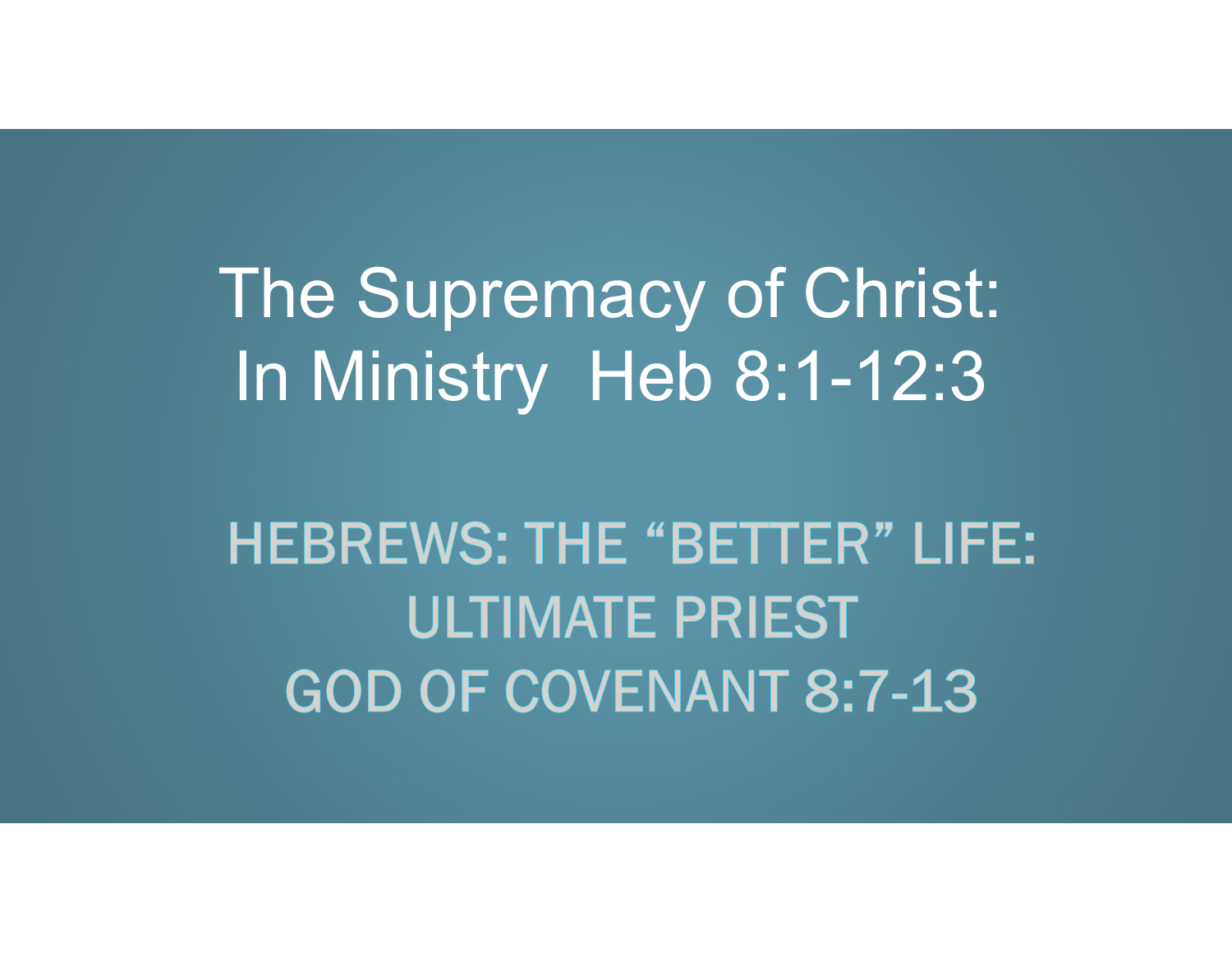# Message so far…

- Message so far...<br>> JESUS: BETTER IN <u>MEDIATION</u> [4:14-7:28]<br>> JESUS: BETTER IN <u>MINISTRY</u> [8:1-12:3] Message so far...<br>
> JESUS: BETTER IN <u>MEDIATION</u> [4:14-7:28]<br>
> JESUS: BETTER IN <u>MINISTRY</u> [8:1-12:3]<br>
> 8:1-6 – introduction of 5 "betters"... all expanded Message so far...<br>BESUS: BETTER IN <u>MEDIATION</u> [4:14-7:28]<br>BESUS: BETTER IN <u>MINISTRY</u> [8:1-12:3]<br>BETTER IN MINISTRY [8:1-12:3]<br>Better Covenant – 8:7-13 Message so far...<br>BESUS: BETTER IN <u>MEDIATION</u> [4:14 - JESUS: BETTER IN <u>MINISTRY</u> [8:1-12<br>BESUS: BETTER IN <u>MINISTRY</u> [8:1-12<br>Better Covenant – 8:7-13<br>Better Sanctuary – 9:1-12 THESTRET IN MEDIATION [4:14<br>- JESUS: BETTER IN <u>MEDIATION</u> [4:14<br>- States: BETTER IN MINISTRY [8:1-12<br>- 8:1-6 – introduction of 5 "betters"... all exp<br>- Better Covenant – 8:7-13<br>- Better Sacrifices – 9:13-10:18 Better IV MEDIATION [4:14<br>
BESUS: BETTER IN MINISTRY [8:1-12<br>
Better Covenant – 8:7-13<br>
Better Covenant – 8:7-13<br>
Better Sanctuary – 9:1-12<br>
Better Sacrifices – 9:13-10:18<br>
Better Promises – 10:19-12:3
	- JESUS: BETTER IN <u>MINISTRY</u> [8:1-1:<br>
	≻ 8:1-6 introduction of 5 "betters"... all ex<br>
	≻ Better Covenant 8:7-13<br>
	≻ Better Sanctuary 9:1-12<br>
	≻ Better Sacrifices 9:13-10:18<br>
	≻ Better Promises 10:19-12:3
	-
	-
	-
	-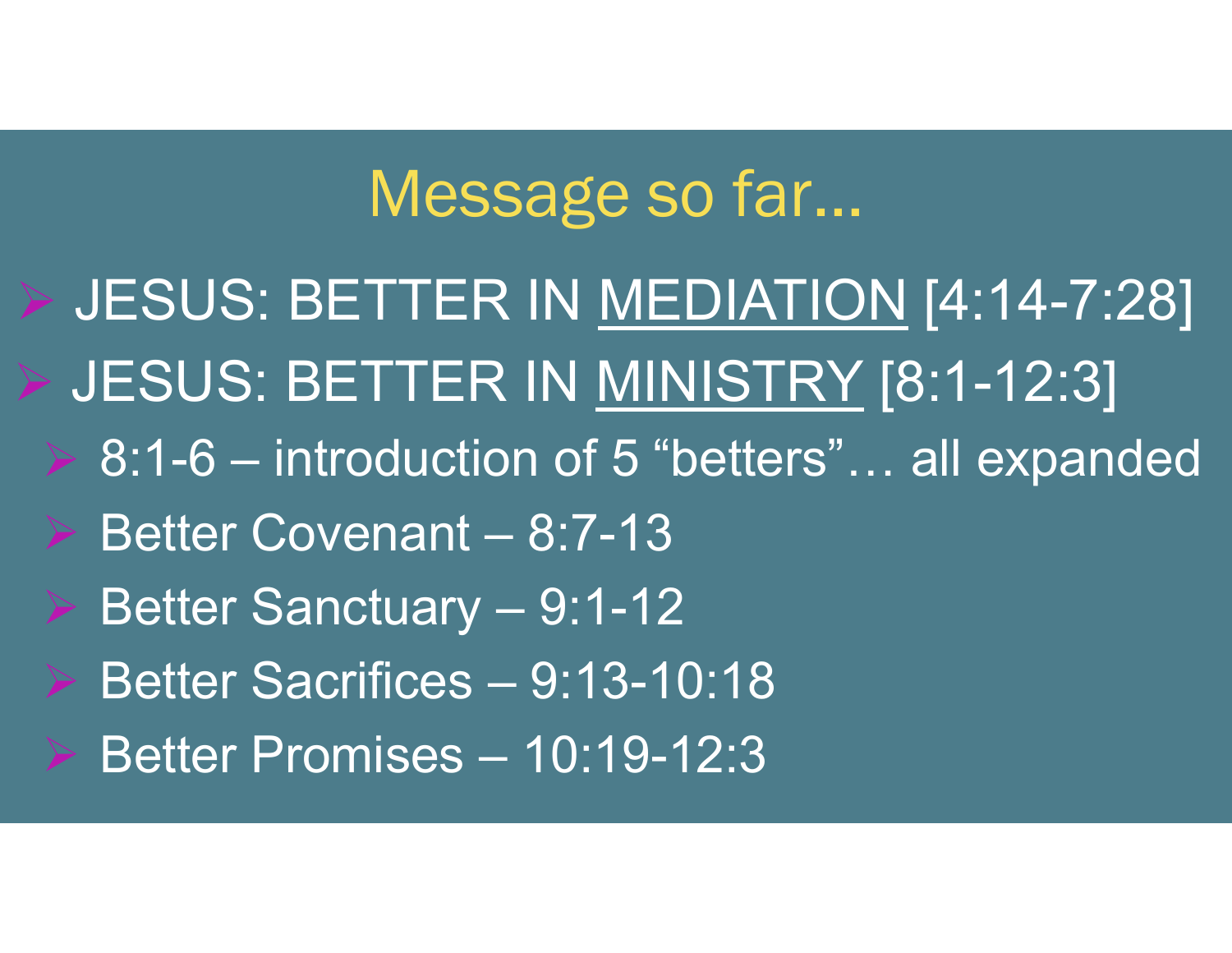## God of Covenant

When you think of covenants, which are in your mind? ● Adam, Noah, Abram, Moses, Passover, David... • Is there a New Testament covenant?? Mt 26:26-29? **• As we have already seen:**  Covenants are the way GOD works with men… . The readers were looking to return to the old... When you think of covenants, which are in your mind?<br>
• Adam, Noah, Abram, Moses, Passover, David...<br>
• Is there a New Testament covenant?? Mt 26:26-29?<br>
As we have already seen:<br>
• Covenants are the way GOD works with men Gentiles acting Jewish… some is good, most is…. Jesus is the Better, so why go back?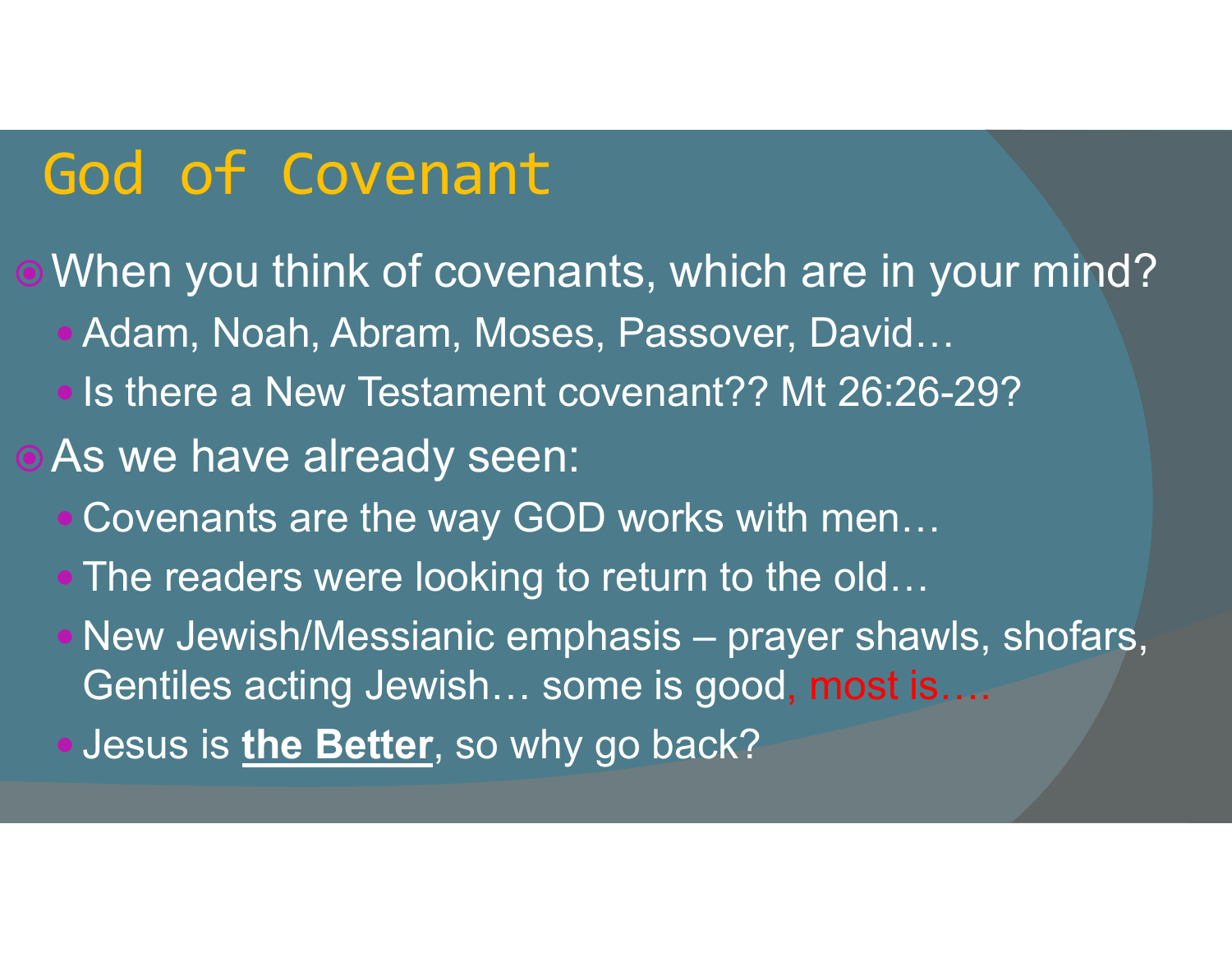# Failed Covenant?

- olf the first had worked, no need for another (7) ■ Similar argument to 7:11 on priesthood...
	- God does not fix if it is not broken… but makes NEW!
	- "It [the old covenant] could reveal sin but not remove it, and being defective it could not save or justify guilty sinners. It failed to meet the deepest needs of sinful man....sin had made it ineffective. The real cause of the covenant's weakness was man's sinfulness; therefore God does not fix if it is not broken... but makes NEW!<br>"It [the old covenant] could reveal sin but not remove if<br>and being defective it could not save or justify guilty<br>sinners. It failed to meet the deepest needs of sinfu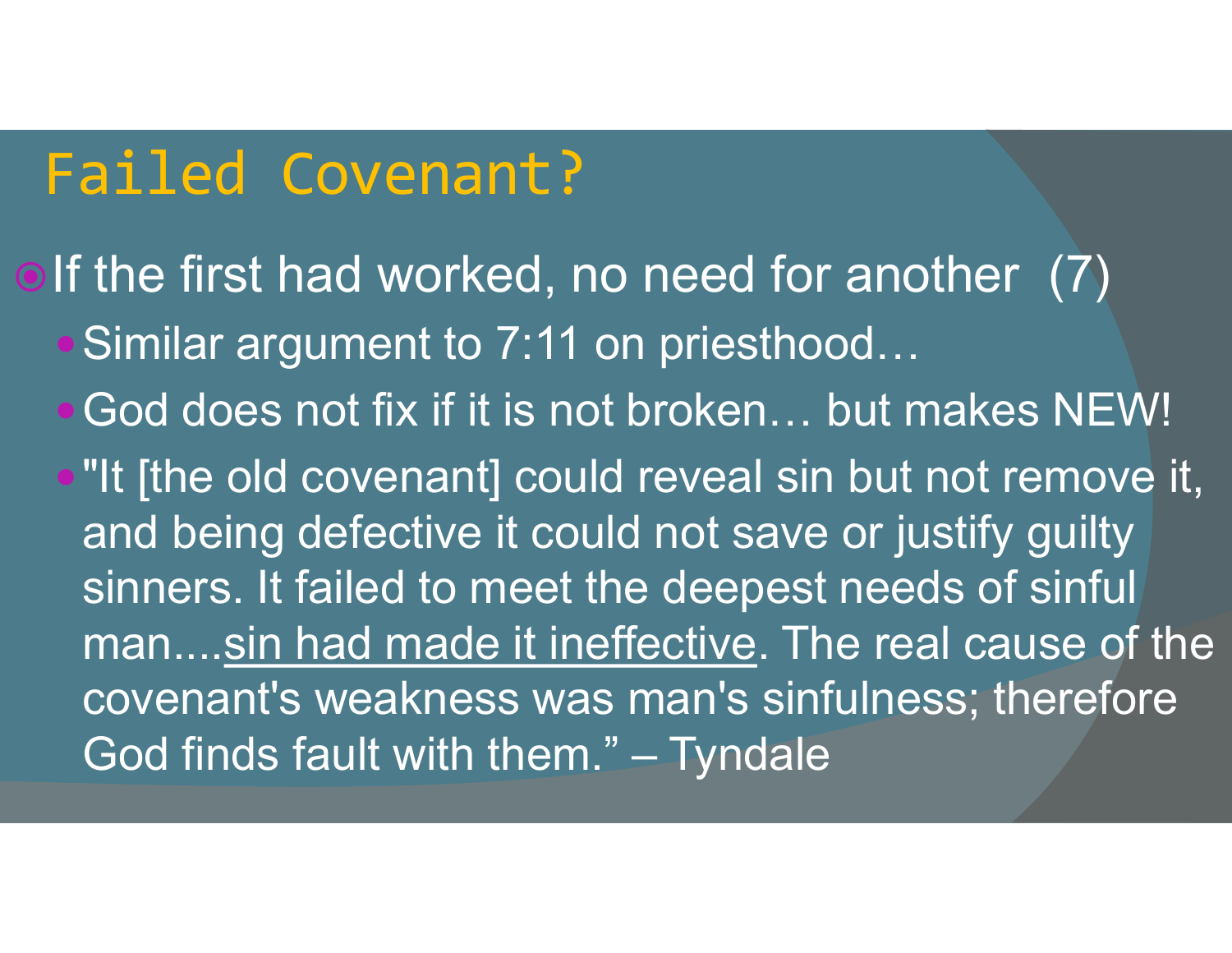### Looking at the Covenant

● Series of OT quotes on the matter... **Looking at the Covenant<br>• Series of OT quotes on the matter...<br>• Finding fault – God looked and saw the need<br>• Jer 32:40; Ez 37:26 – other suggestions of new...** Looking at the Covenant<br>Series of OT quotes on the matter...<br>Finding fault – God looked and saw the need<br>•Jer 32:40; Ez 37:26 – other suggestions of new...<br>•Jer 31:31-34 quoted (Note: context complaint in 29, 30) Looking at the Covenant<br>Series of OT quotes on the matter...<br>Finding fault – God looked and saw the need<br>• Jer 32:40; Ez 37:26 – other suggestions of new...<br>• Jer 31:31-34 quoted (Note: context complaint in 29, 30)<br>• Blami **Looking at the Covenant**<br>Series of OT quotes on the matter...<br>Finding fault – God looked and saw the need<br>•Jer 32:40; Ez 37:26 – other suggestions of new...<br>•Jer 31:31-34 quoted (Note: context complaint in 29, 30)<br>•Blamin • Are we AFFECTED by the sins of others? Yes... **Are we CURSED by the sins of others? NO!!!!!**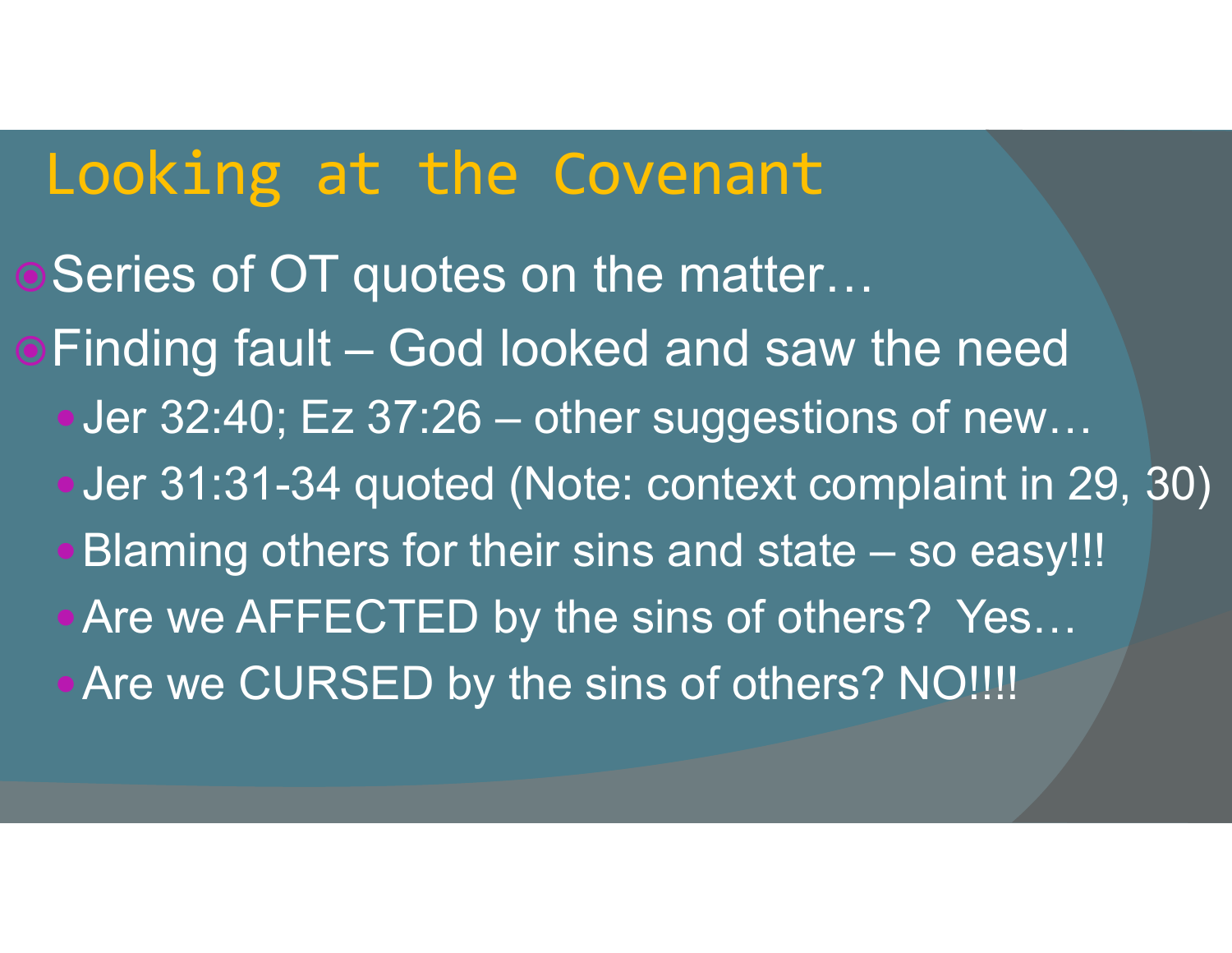#### Better ways

Retter Ways<br>The Samang" – they are here now! (8)<br>The New was God's idea; NOTE: not 'fixed', new. The New was God's idea; NOTE: not 'fixed', new… **Better ways**<br>
"days are coming" – they are here now! ({<br>The New was God's idea; NOTE: not 'fixe<br>• Israel and Judah – a restored nation!<br>• Israel (Northern tribes) had been in captivity • Israel (Northern tribes) had been in captivity since 722 • Judah would go into captivity in 605 "days are coming" – they are here now! (8)<br>The New was God's idea; NOTE: not 'fixed', new...<br>•Israel and Judah – a restored nation!<br>•Israel (Northern tribes) had been in captivity since 722<br>•Judah would go into captivity i • "they did not continue" (9)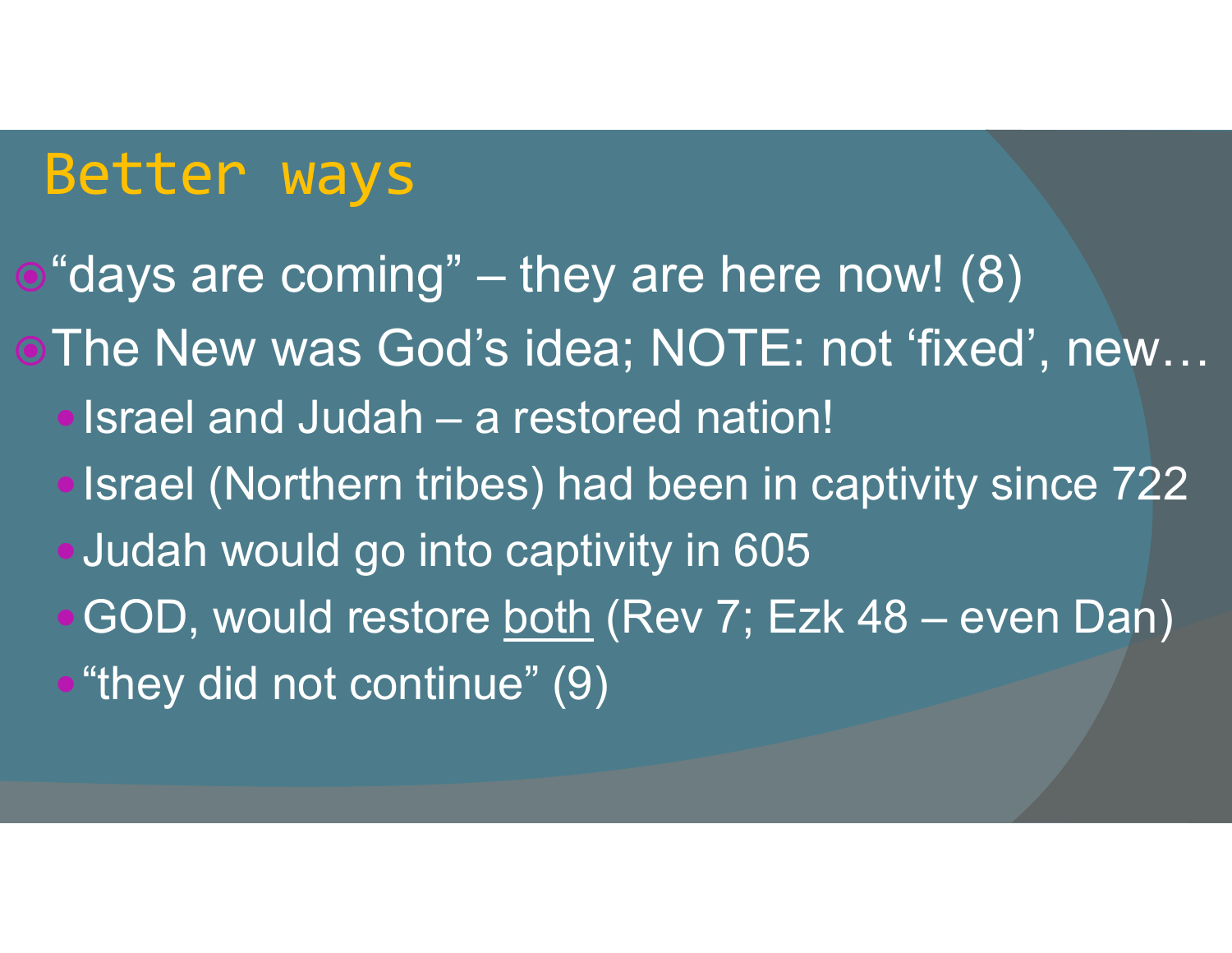God's focus – restoration!<br>Nothing that has the Life will be lost **. Nothing that has the Life will be lost** Note: Covenant God looked at was that of Passover (9) • He led them, they did not keep the covenant...! Many people today claim to be led… warning is needed When we break His Covenant, He removes His care God annulled the Old, focused promises to the New...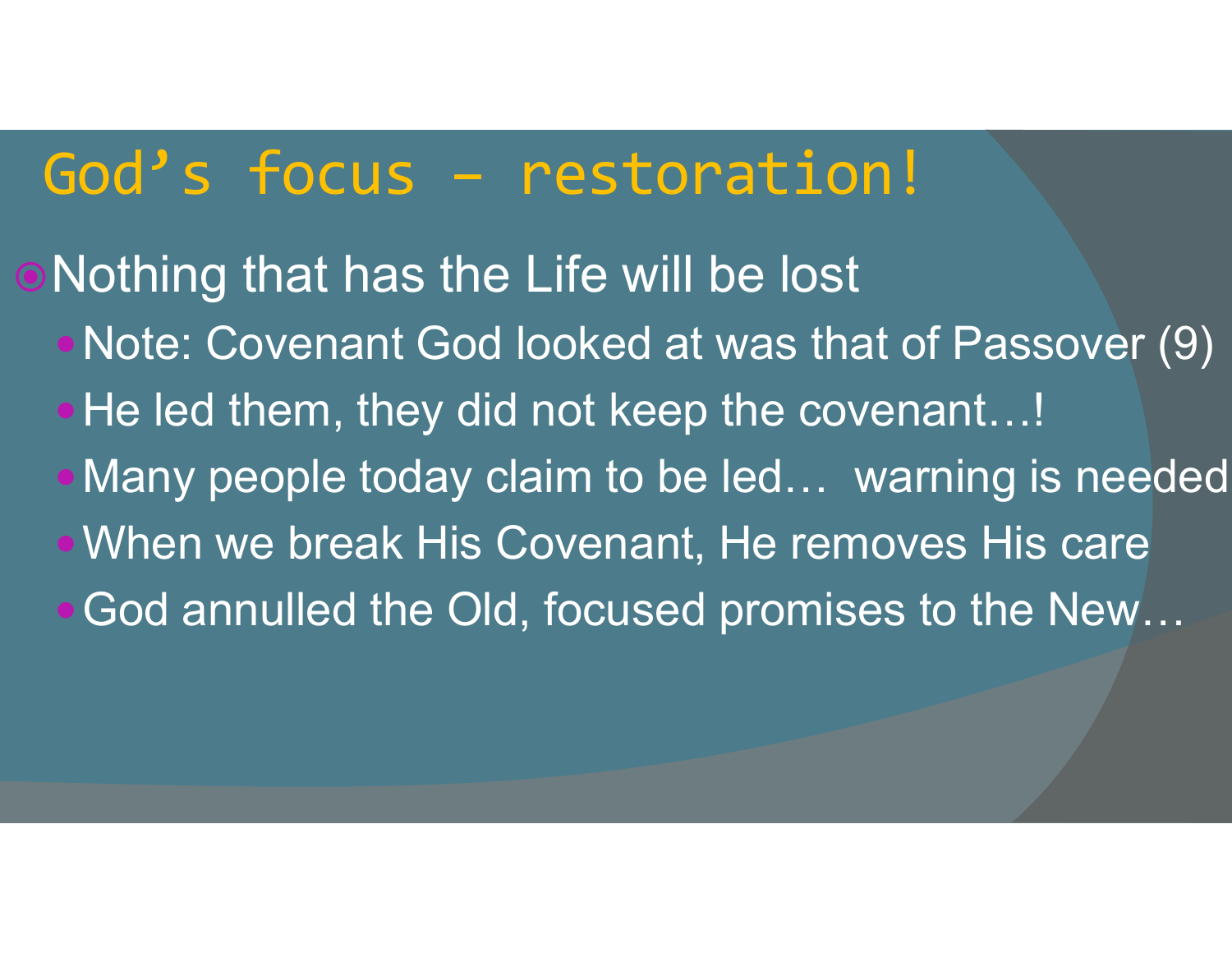# Differences New/Old (10)

Not laws written on stone from a mountain God's law can do nothing on walls and doors…! **Differences New/Old (10)**<br>Not laws written on stone from a mountain<br>• God's law can do nothing on walls and doors...!<br>• Mind – dianoia, understanding, imagination<br>• Heart – *kardia* – seat of personal life, will, passions **Differences New/Old (10)**<br>Not laws written on stone from a mountain<br>• God's law can do nothing on walls and doors...!<br>• Mind – dianoia, understanding, imagination<br>• Heart – *kardia* – seat of personal life, will, passions • His Laws... Matt 5-7 Not laws written on stone from a mountain<br>•God's law can do nothing on walls and doors...!<br>•Mind – dianoia, understanding, imagination<br>•Heart – *kardia* – seat of personal life, will, passions<br>•His Laws... Matt 5-7<br>•The go Fulfillment of Ex 6:7…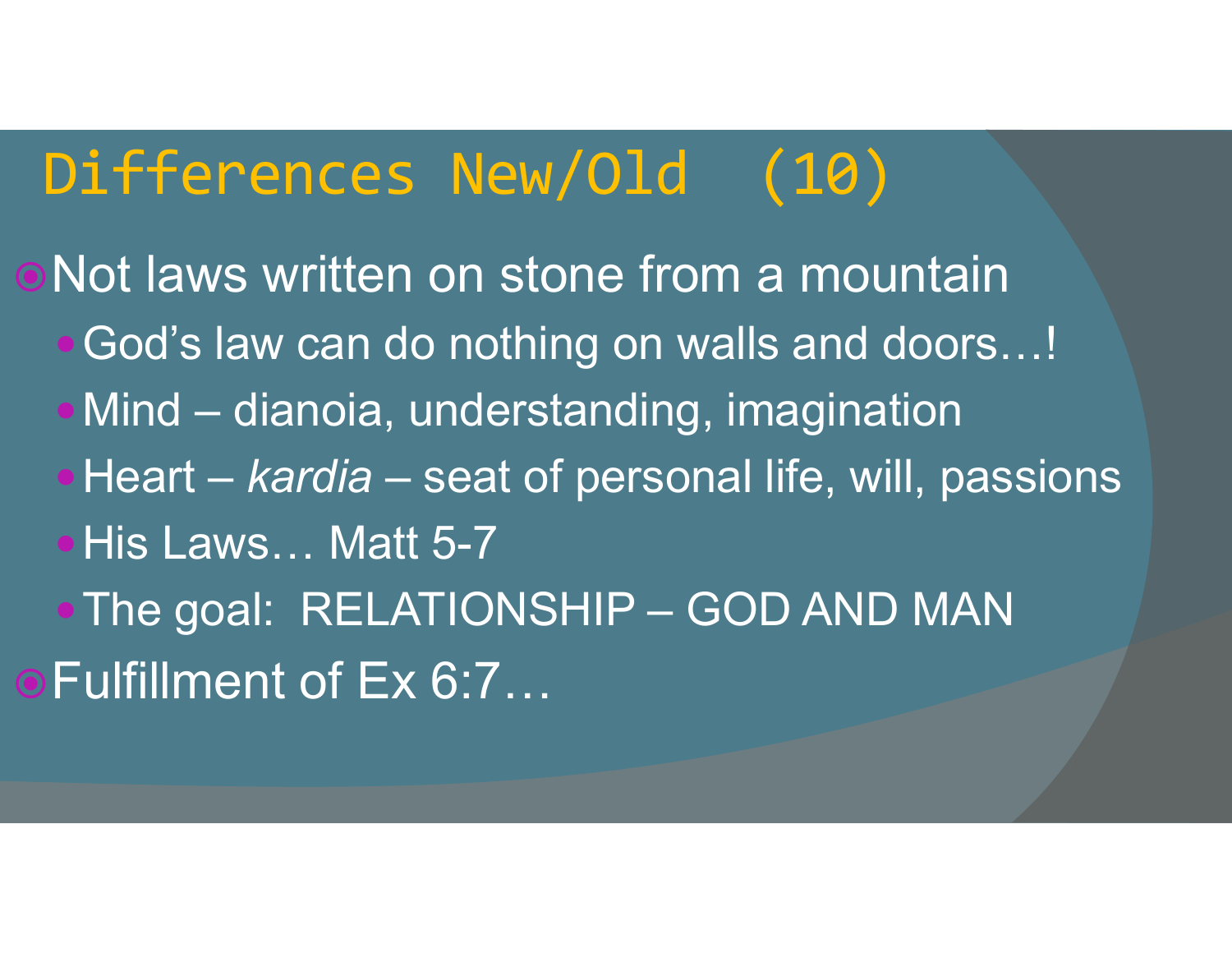### Not a wish or teaching

- **OA PROMISE based on God's plan!**
- **Vot a wish or teaching<br>A PROMISE based on God's plan!**<br>• Ideas of priesthood, intercession, mediation gone!<br>• We ALL stand before Jesus and KNOW Him! Vot a wish or teaching<br>A PROMISE based on God's plan!<br>• Ideas of priesthood, intercession, mediation – g<br>• We ALL stand before Jesus and KNOW Him!<br>• Isa 54:13; Jn 14:5ff; 17:3; Phil 3:10<br>• God put the power within us – min
	- We ALL stand before Jesus and KNOW Him!
	-
	-
- Vot a wish or teaching<br>
A PROMISE based on God's plan!<br>
 Ideas of priesthood, intercession, mediation gone!<br>
 We ALL stand before Jesus and KNOW Him!<br>
 Isa 54:13; Jn 14:5ff; 17:3; Phil 3:10<br>• God put the power within A PROMISE based on God's plan!<br>• Ideas of priesthood, intercession, mediation – gone!<br>• We ALL stand before Jesus and KNOW Him!<br>• Isa 54:13; Jn 14:5ff; 17:3; Phil 3:10<br>• God put the power within us – minds and hearts<br>• Tho ALL will know HIM! (11)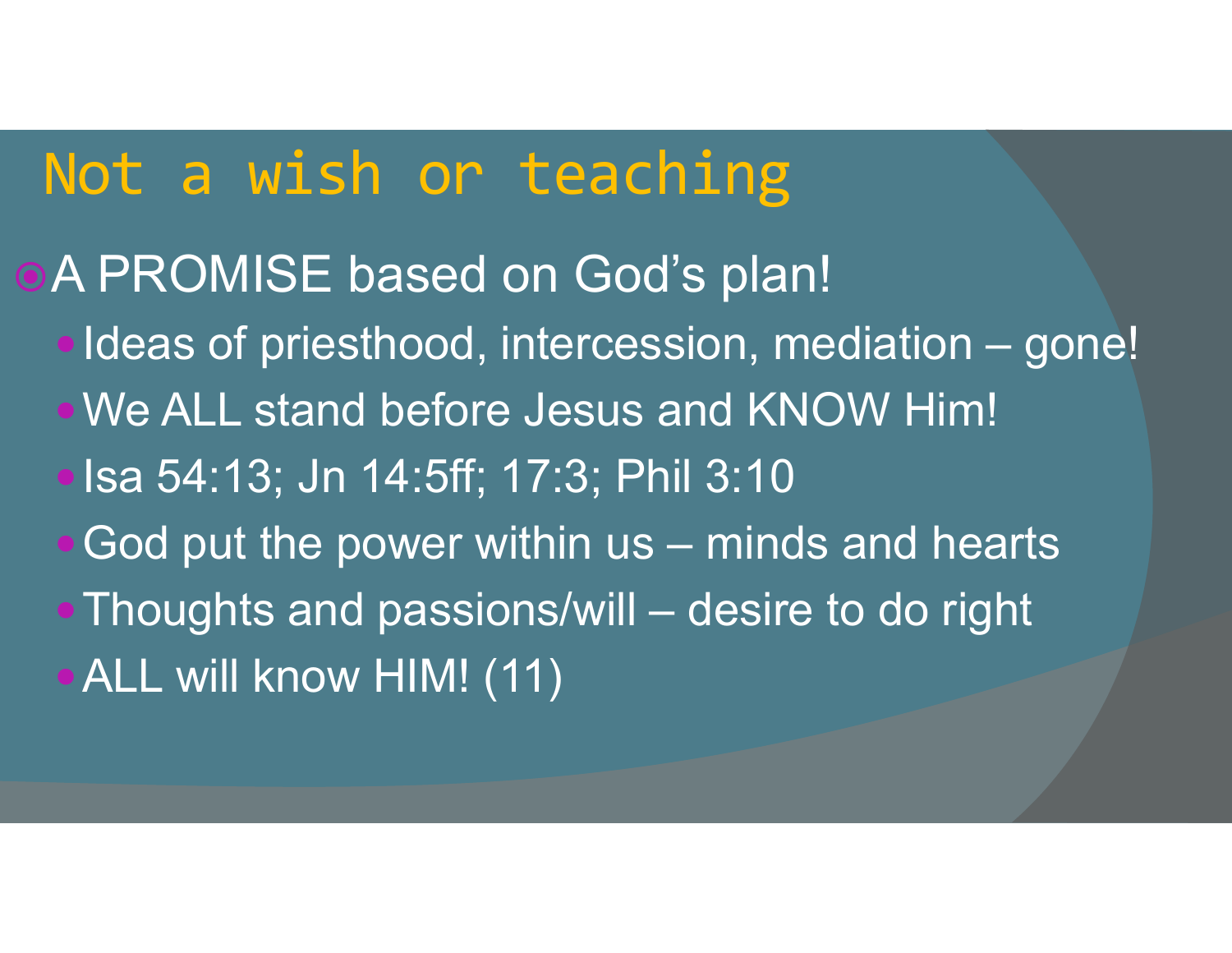# The New Focus (12)

ol will be merciful... hileos 2x • An unusual word – God have favor on you... ● God looks to pour favor on His people... • Remember their sins no more... dbl negative in Greek • Oh the bliss of this glorious thought... • This is a act of God's heart – by His choice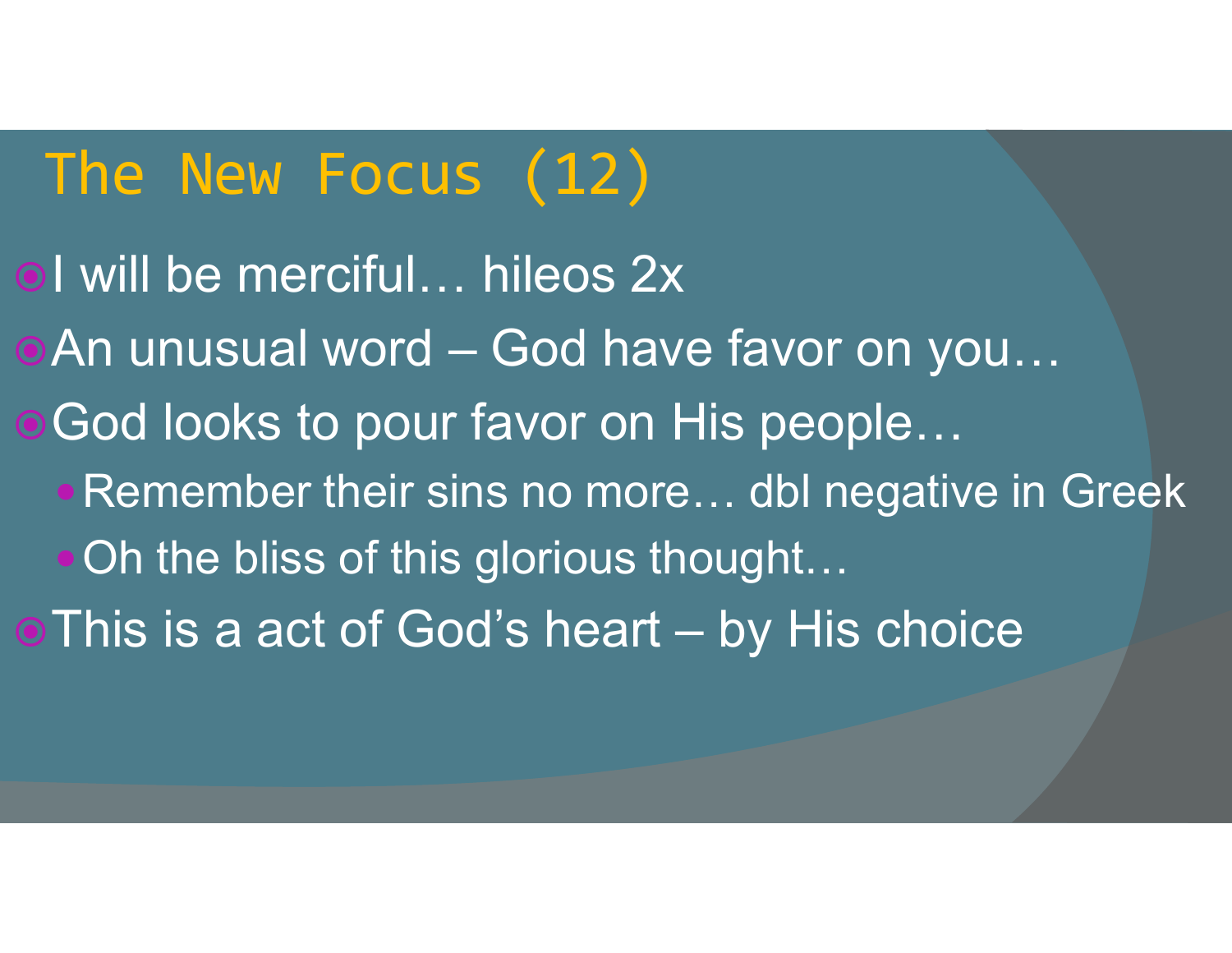# Cleaning up!

• The old is therefore gone along with all it held • Obsolete and growing old 2000 years ago... • Ready to disappear... Ro 8:3; Col 2:13,14; Ep 2:15 .So, why would anyone want to look back??? Next week: The Better Sanctuary (Tabernacle)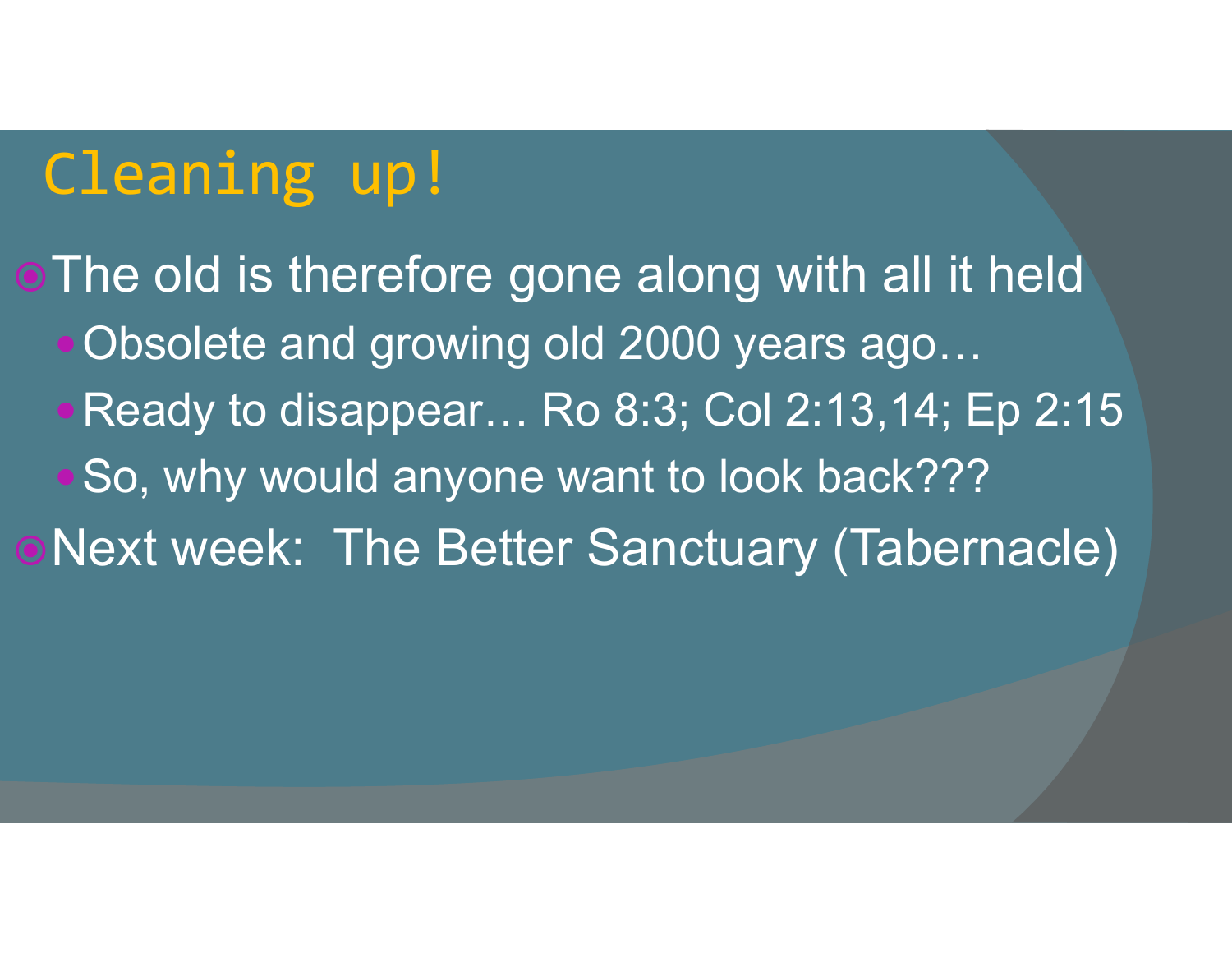